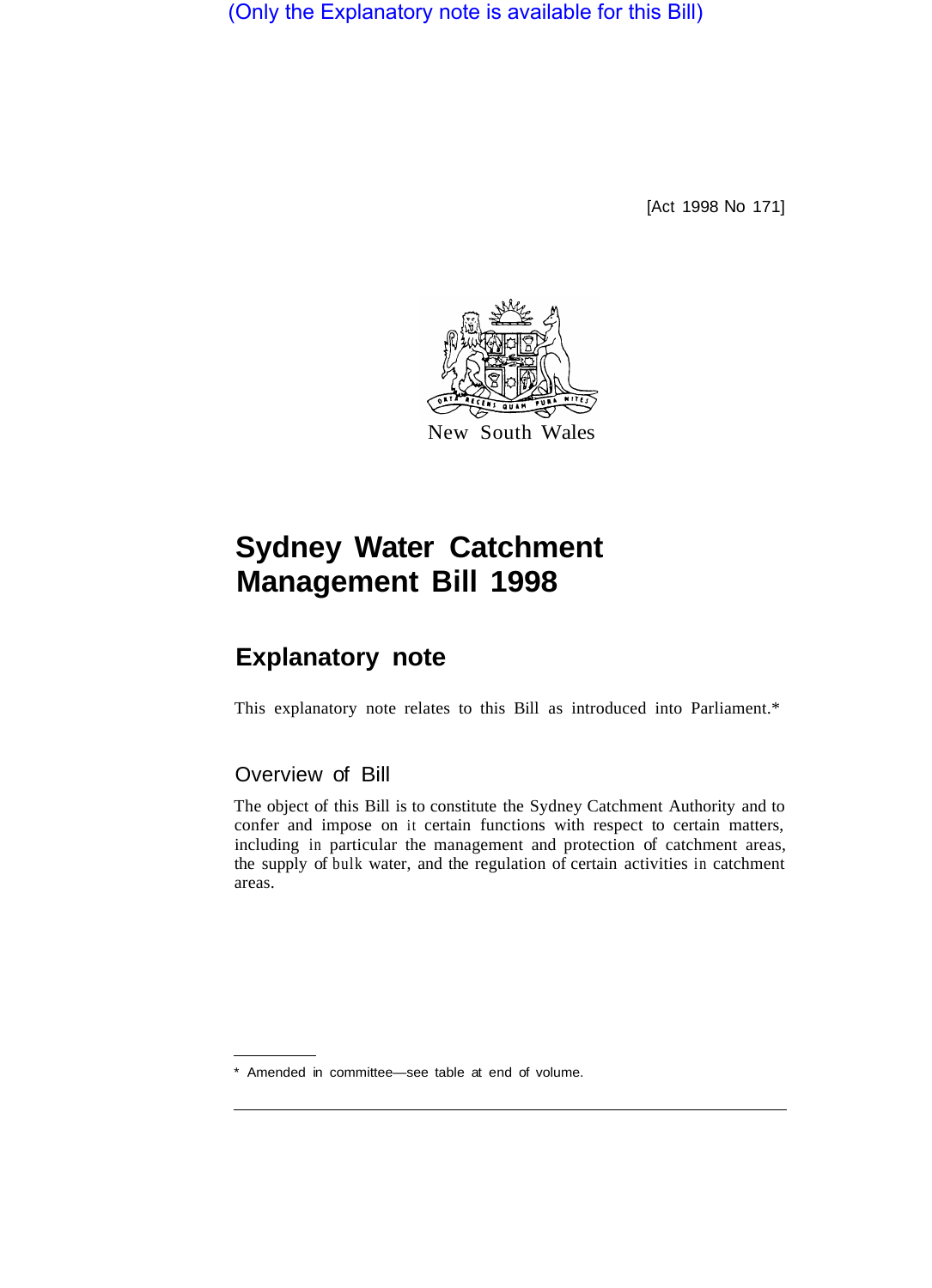Explanatorynote

# Outline of provisions

# **Part 1 Preliminary**

**Clause 1** sets out the name (also called the short title) of the proposed Act.

**Clause 2** provides for the commencement of the proposed Act on a day or days to be appointed by proclamation.

**Clause 3** defines certain words and expressions used in the proposed Act.

**Clause 4** makes it clear that the proposed Act will not affect the operation of the *Catchment Management Act 1989* or any other Act, except where the proposed Act otherwise provides.

**Clause 5** provides for the proposed Act to bind the Crown in all its capacities.

#### **Part 2 Constitution of Sydney Catchment Authority**

**Clause 6** constitutes a corporation known as the Sydney Catchment Authority (the *Authority)*, which is to be a statutory body representing the Crown.

**Clause 7** establishes a Sydney Catchment Authority Board (the *Board)*  comprising a Chief Executive and between 4 and 7 ministerial appointees with the expertise necessary for the Authority to achieve its objectives.

**Clause 8** gives the Board the function. within certain parameters, of efficiently and economically determining the policies of the Authority.

**Clause 9** provides for the appointment of the Chief Executive of the Authority.

**Clause 10** states that the affairs of the Authority are to be managed and controlled by the Chief Executive.

**Clause 11** subjects the Authority to ministerial directions, with certain exceptions in relation to reports and recommendations. However, provision is made for reimbursement from the public revenue to be made to the Authority for directions that are not in the commercial interests of the Authority.

**Clause 12** allows the Authority to employ staff.

Explanatory note page 2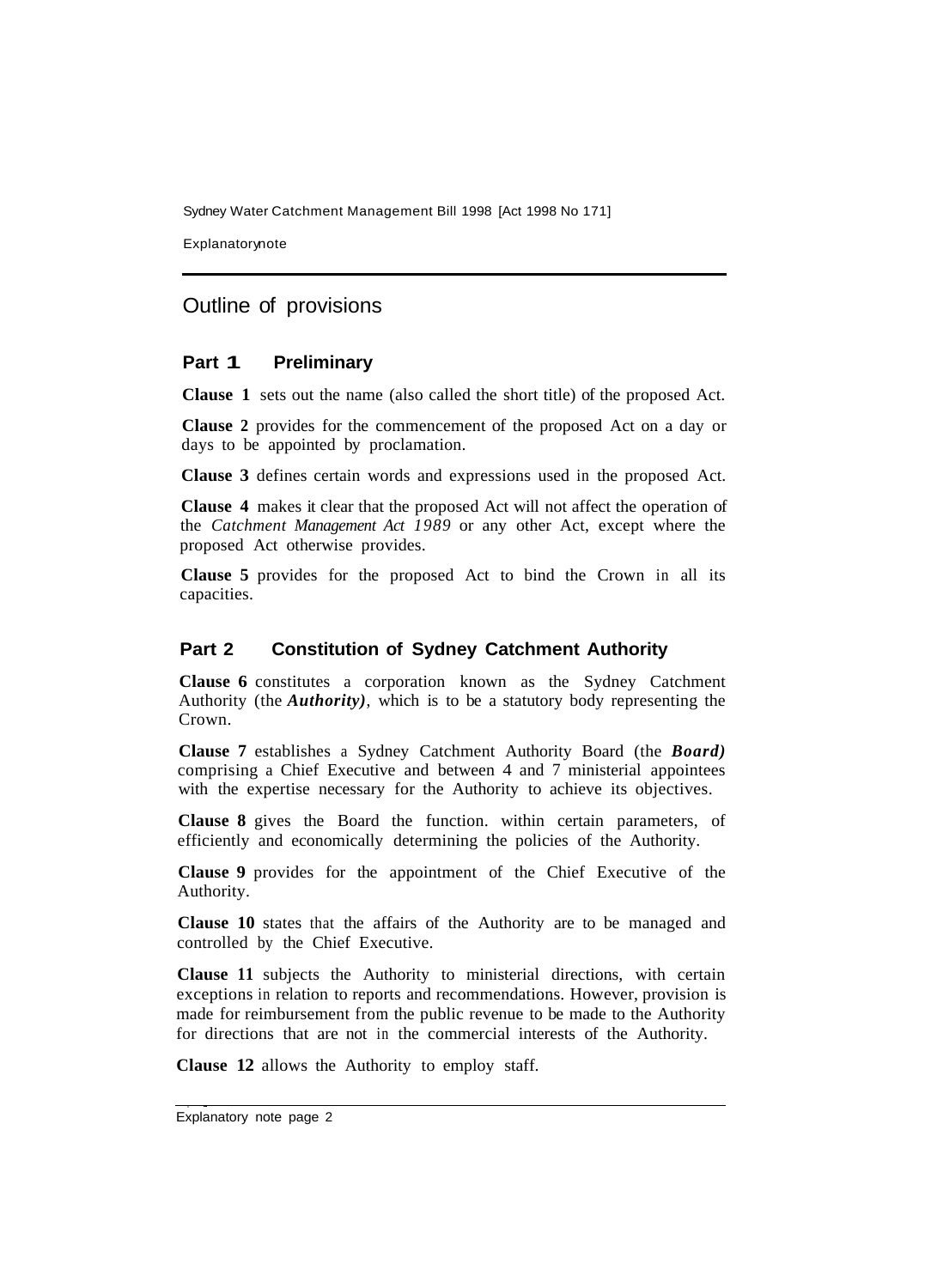Explanatory note

# **Part 3 Role, objectives and functions of Authority**

# **Division 1 Role and objectives**

**Clause 13** provides that the role of the Authority is to manage and protect the catchment areas and the catchment infrastructure works, to be a supplier of bulk water. and to regulate activities within or affecting the catchment areas.

**Clause 14** sets out the principal and special objectives of the Authority, which emphasise the protection of public health and public safety and the protection of the environment.

# **Division 2 Functions**

**Clause 15** is a general provision conferring and imposing functions on the Authority, subject to the Authority's licence.

**Clause 16** sets out the specific functions of the Authority, which include the supply, management, protection and enhancement of the quality of water, as well as a research role and an educative role.

**Clause 17** empowers the Authority to exercise concurrence and other roles under environmental planning instruments.

**Clause 18** empowers the Authority to exercise concurrence and other roles conferred or imposed on it by the regulations in connection with the grant of licences under other legislation.

**Clause 19** provides for regulations to confer or impose on the Authority certain functions by reference to powers under other legislation relevant to activities carried out in the catchment areas.

# **Division 3 Area of operations**

**Clause 20** provides for the area of operations of the Authority. Initially. this will be so much of the area of operations of Sydney Water Corporation Limited (the *Corporation)* as is specified in the operating licence of the Authority. Provision is also made for the variation of the area of operations by way of orders.

**Clause 21** makes transitional arrangements in relation to such orders.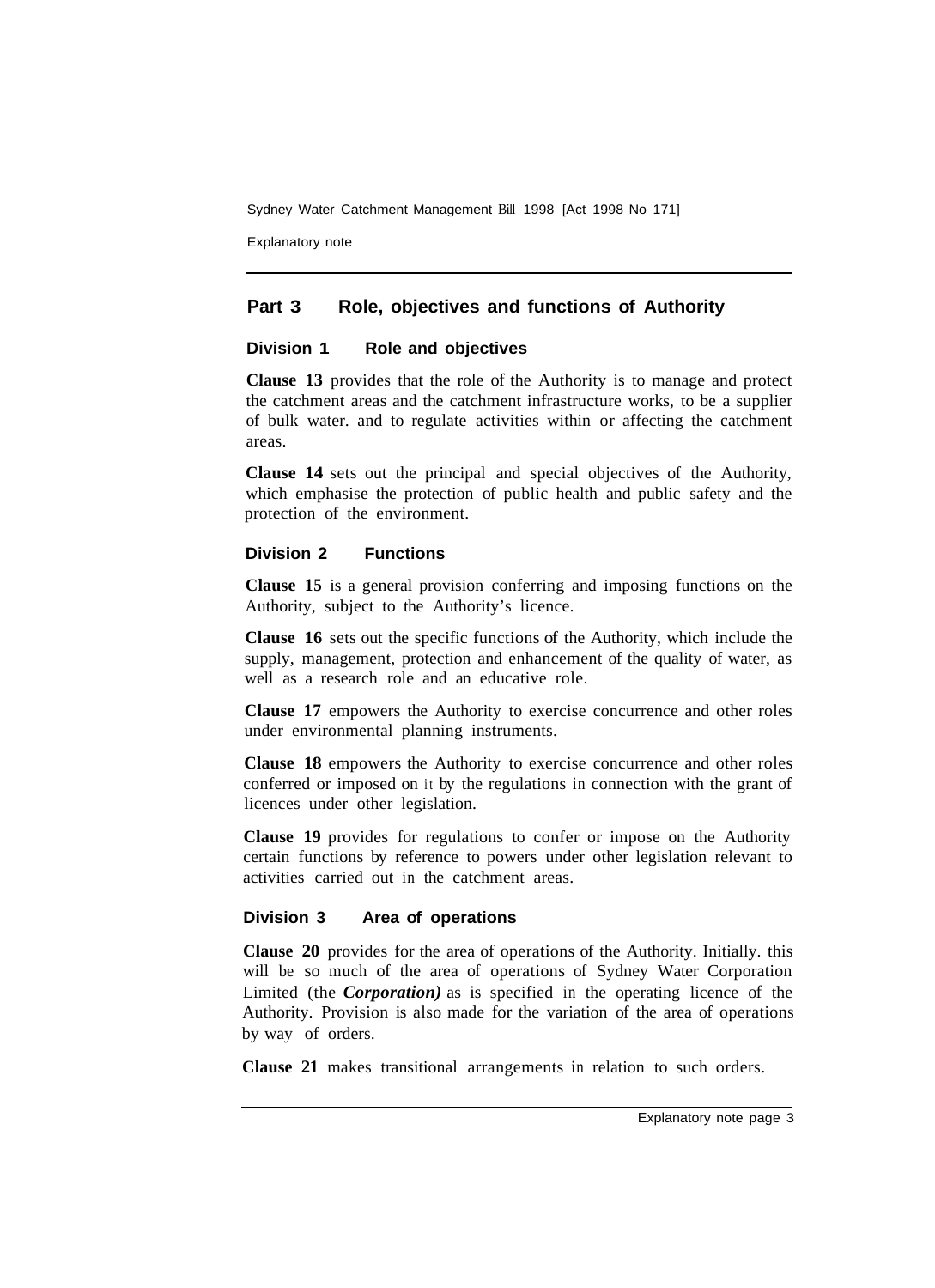Explanatory note

# **Division 4 Arrangements with Sydney Water Corporation**

**Clause 22** requires the Authority to enter into arrangements with the Corporation regarding the supply of water by the Authority to the Corporation, and outlines the process of altering such arrangements.

**Clause 23** requires the Authority and the Corporation to enter into negotiations with regard to the arrangements, and provides a mechanism for resolving disagreements.

**Clause 24** provides a role for the Independent Pricing and Regulatory Tribunal in relation to the arrangements. The Tribunal is given the oversight of the arrangements and may report to the Minister. The clause also contains a provision making it clear that the supply of water can be declared a government monopoly service for the purposes of the *Independent Pricing and Regulatory Tribunal Act 1992.* 

# **Part 4 Control and accountability of Authority**

# **Division 1 Operating licences**

**Clause 25** allows the grant of an operating licence to enable the Authority to provide, construct, operate, manage or maintain systems or services for the purpose of the exercise of its functions in accordance with the proposed Act, whether within or outside the area of operations. The operating licence has the effect of authorising the Authority to exercise, on behalf of the Water Administration Ministerial Corporation, rights to the use and flow and control of water.

**Clause 26** provides that the terms and conditions of the operating licence are to be as determined by the Governor, but must include certain types of terms and conditions specified in the clause.

**Clause 27** enables the Governor to amend the operating licence.

**Clause 28** provides for the duration and renewal of the operating licence.

**Clause 29** enables the Minister to require the Authority to rectify a contravention by it of the operating licence, and provides for the imposition of a monetary penalty for such a contravention.

**Clause 30** sets out a process for the cancellation of the operating licence.

Explanatory note page 4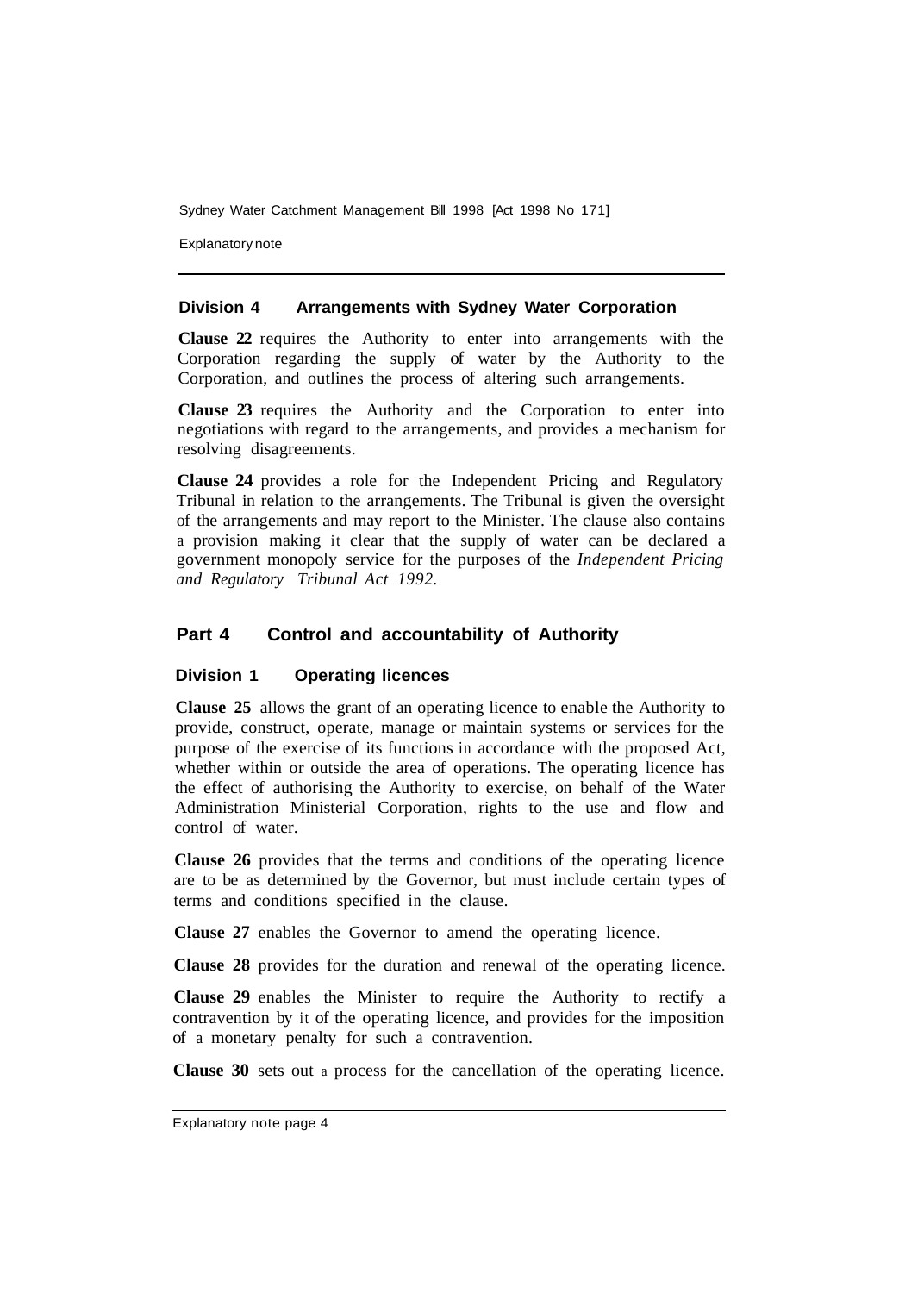Explanatory note

# **Division 2 Licence Regulator**

The Licence Regulator constituted under the *Water Board (Corporatisation) Act 1994* is given additional functions under the proposed Act.

**Clause 31** outlines the functions of the Licence Regulator under the proposed Act, in terms of auditing, monitoring and reporting to the Minister.

**Clause 32** provides for the Licence Regulator to make a report to the Minister on each operational audit prepared in relation to the Authority.

**Clause 33** requires such reports to be presented to Parliament.

# **Division 3 Statement of financial framework**

**Clause 34** requires the Minister and the Treasurer to enter into arrangements for a statement of financial framework, which is to include a statement of financial purpose and provisions for the payment by the Authority of dividends. tax-equivalents and guarantee fees.

# **Division 4 Memoranda of understanding**

**Clause 35** contains a definition of *regulatory agencies*, which include various government departments, government agencies, and local authorities.

**Clause 36** requires the Authority to enter into memoranda of understanding with the Director-General of the Department of Health, the Water Administration Ministerial Corporation and the Environment Protection Authority as soon as practicable after the granting of the operating licence to the Authority.

**Clause 37** enables the Minister to direct the Authority to enter memoranda of understanding with other regulatory agencies.

**Clause 38** requires public consultation to be undertaken in relation to proposed memoranda of understanding and proposed amendments of memoranda of understanding.

# **Division 5 Reports to Parliament**

**Clause 39** requires the Authority to prepare reports for presentation to Parliament on subjects and at times specified by the operating licence.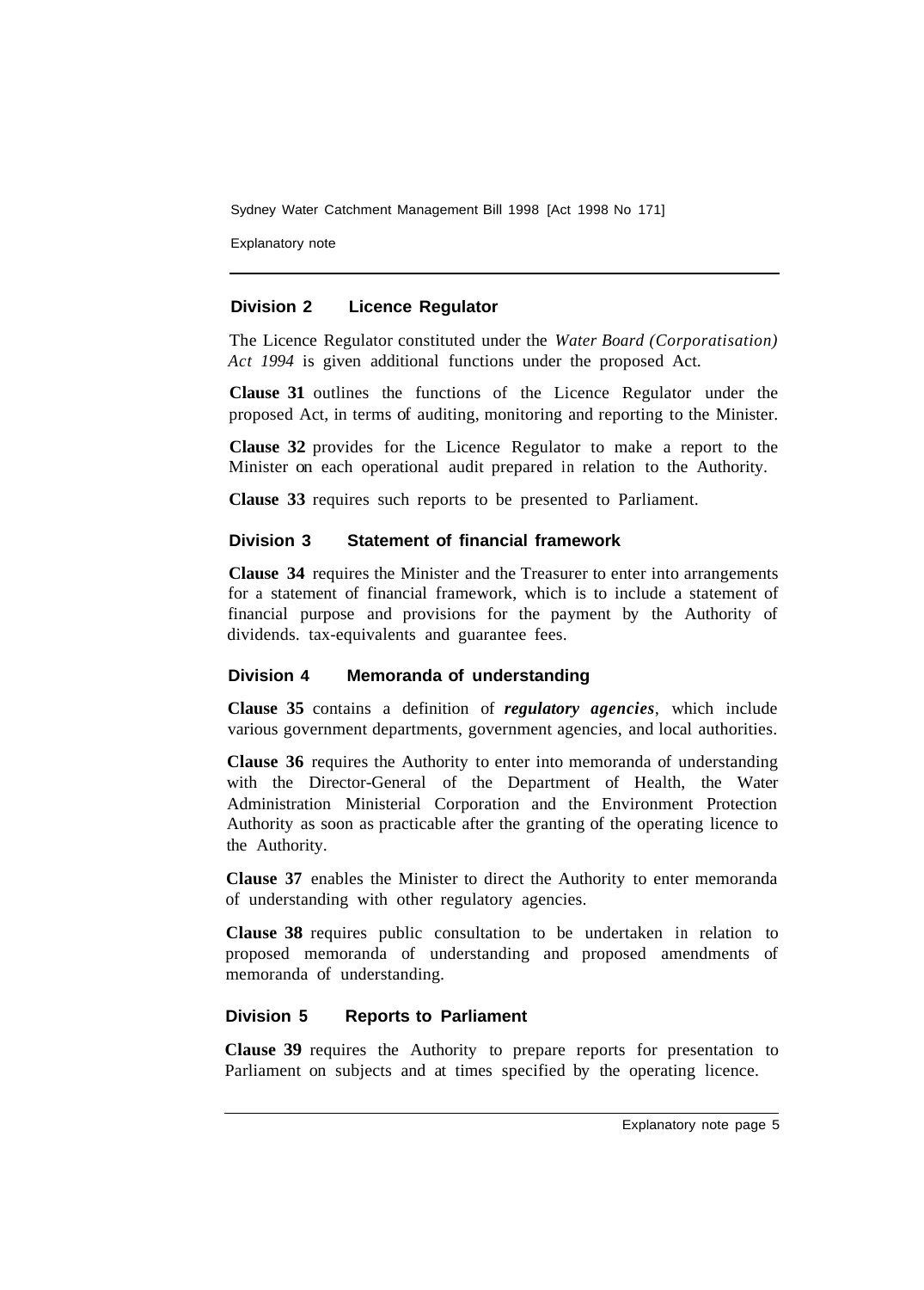Explanatory note

# **Part 5 Catchment areas**

#### **Division 1 Catchment areas**

**Clause 40** empowers the Governor to declare that an area of land is part of the inner catchment area or the outer catchment area of the Authority.

#### **Division 2 Special areas**

**Clause 41** contains definitions of expressions used in the proposed Division.

**Clause 42** empowers the Governor, on the recommendation of the Minister, to declare land to be a special area where it is necessary to do so in order to protect water and the ecological integrity of land.

**Clause 43** restricts the transfer or lease of. or other dealings with, Iand in a special area.

**Clause 44** restricts the way in which Crown land in a special area is to be dealt with.

**Clause 45** restricts the exercise by public agencies of their functions in relation to land within a special area. This involves the requirement for notice to be given to the Authority of the proposed exercise of such functions.

**Clause 46** empowers the making of regulations regarding special areas.

**Clause 47** makes provision for plans of management in connection with special areas. involving joint action by the Authority and the National Parks and Wildlife Service and the respective Ministers.

**Clause 48** requires the Authority to comply with the plans of management prepared for special areas.

#### **Division 3 Controlled areas**

**Clause 49** allows the declaration of controlled areas by the Governor. A controlled area can only cover land owned by or vested in the Authority.

**Clause 50** provides for the making of regulations regarding controlled areas.

# **Part 6 Provisions relating to works and land**

**Clause 51** places ownership in the Authority of works installed by the Authority, and gives the Authority power to deal with such works.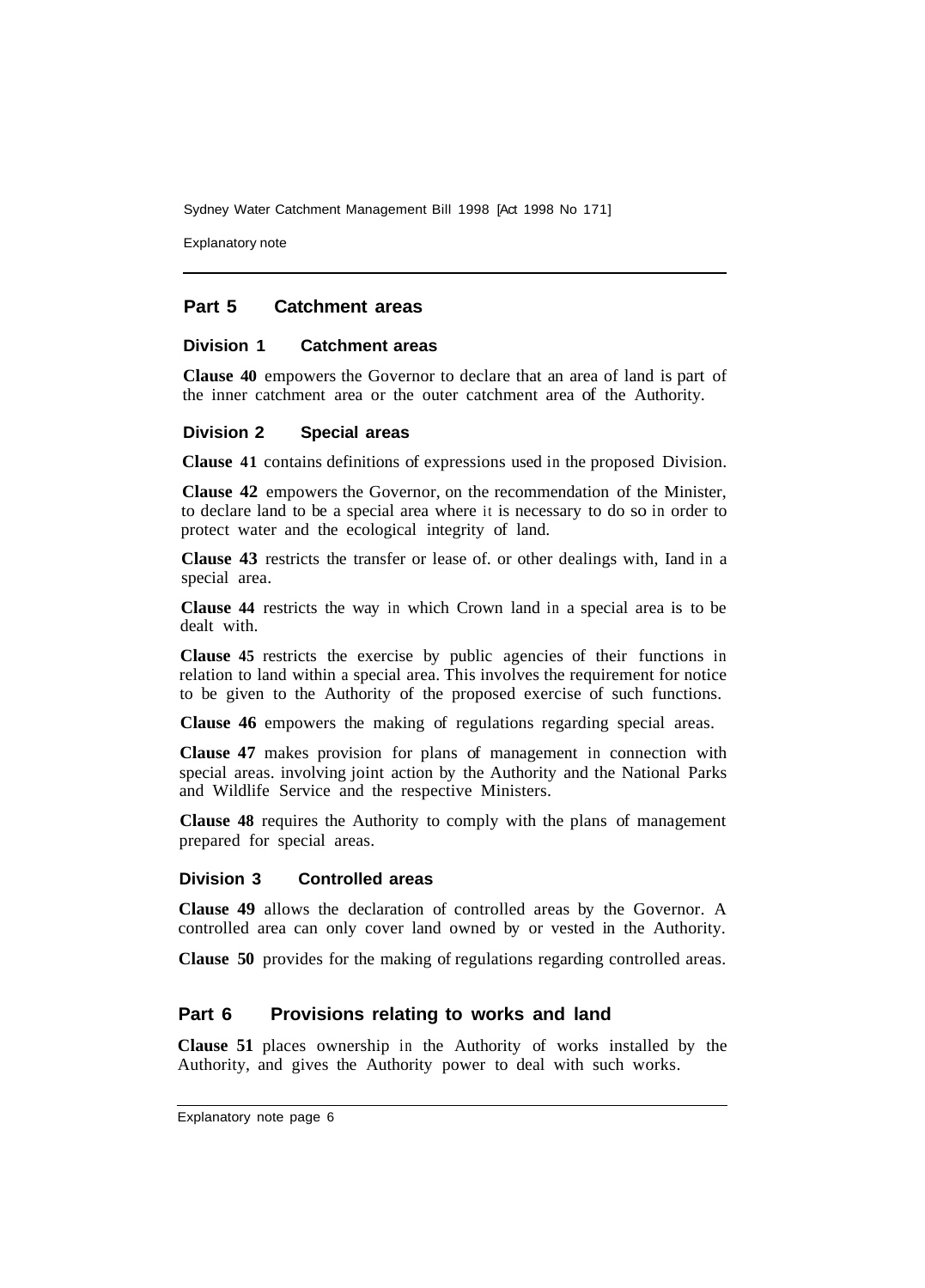Explanatory note

**Clause 52** allows certain persons connected with the Authority to enter and occupy land for a number of specified purposes.

**Clause 53** provides for the issue of certificates of authority to such persons.

**Clause 54** sets out limitations and restrictions on the powers of entry under the proposed Part.

**Clause 55** relates to compensation payable by the Authority for damage caused by it in the exercise of functions under the proposed Part.

**Clause 56** relates to compensation payable to the Authority by persons for loss or damage caused by those persons in certain circumstances.

**Clause 57** provides for the acquisition of land by the Authority.

**Clause 58** allows the Minister to approve the carrying out of certain activities in the area of operations of the Authority provided they are certified to be required for the protection of water quality, and required in the interests of public health or public safety, and required to be carried out urgently. Such an approval obviates the need for approval under other legislation.

**Clause 59** applies certain specified provisions of the *Water Board (Corporatisation) Act 1994* to the Authority relating to the opening of roads. the alteration of the position of conduits, and the protection of works.

#### **Part 7 Offences**

**Clause 60** creates an offence of illegally taking water or altering a meter.

**Clause 61** creates an offence of discharging any substance into a work of the Authority.

**Clause 62** provides a system of penalty notices for offences under the proposed Act and under other legislation, being offences identified under the regulations for the purpose of the clause.

**Clause 63** maintains the Authority's right to take civil proceedings against persons who have been prosecuted for offences under the proposed Act.

**Clause 64** makes it an offence to cause the commission of an offence in a number of ways.

**Clause 65** states that proceedings for offences under the proposed Act are to be dealt with summarily before a Local Court or the Supreme Court.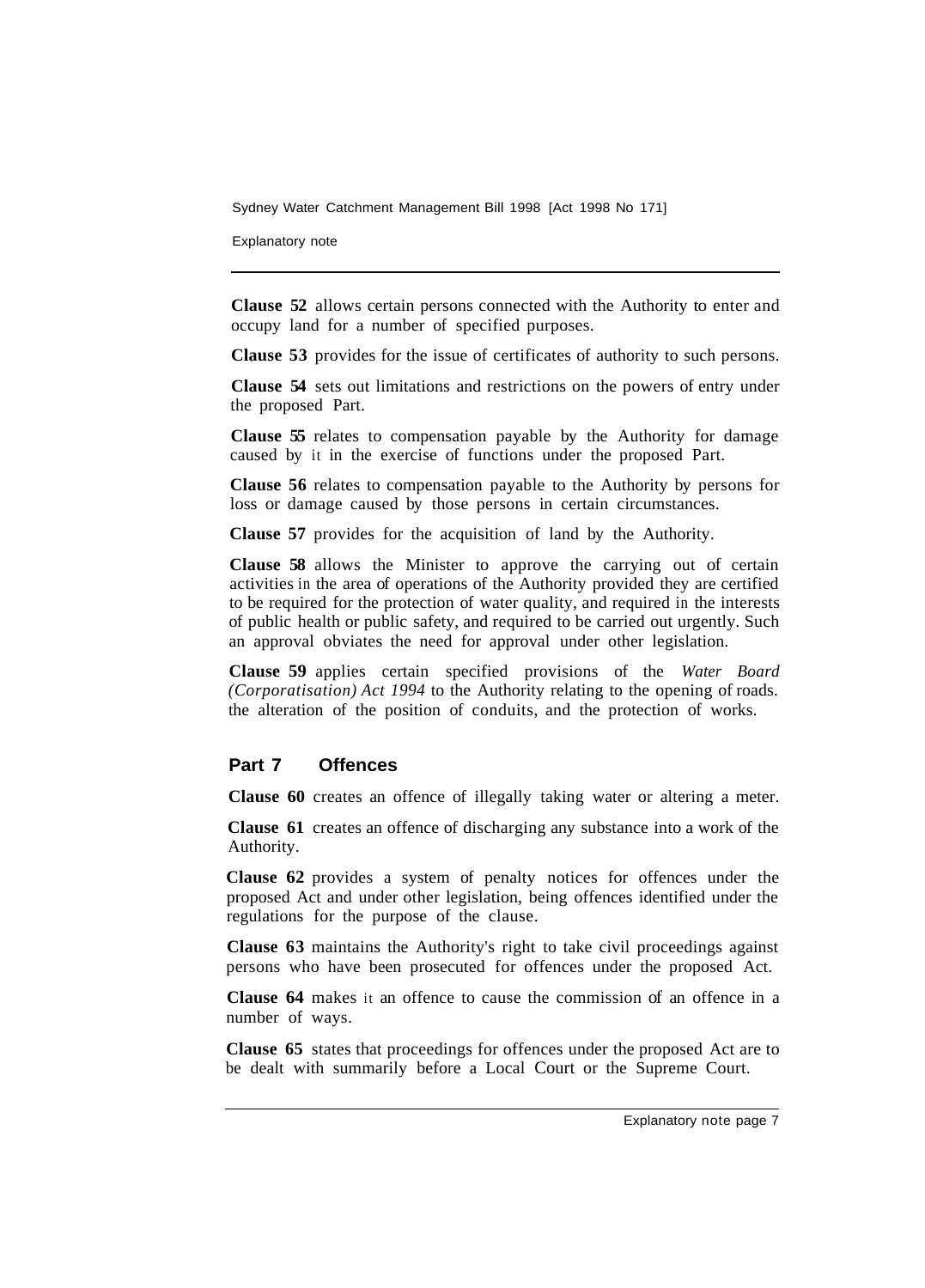Explanatory note

**Clause 66** provides that proceedings for an offence under the proposed Act may be brought within 2 years after the commission of the alleged offence or within 2 years after the alleged offence first came to the attention of any authorised officer of the Authority.

# **Part 8 Miscellaneous**

**Clause 67** gives effect to a Schedule containing provisions for the transfer of staff, assets, rights and liabilities of the Corporation to the Authority.

**Clause 68** gives effect to a Schedule of amendments to the *Water Board (Corporatisation) Act 1994.* 

**Clause 69** gives effect to a Schedule of amendments to other Acts.

**Clause 70** gives effect to a Schedule containing savings, transitional and other provisions.

**Clause 71** creates a general regulation-making power.

**Clause 72** provides for the proposed Act to be reviewed after 5 years.

# **Schedule 1 Constitution and procedure of Board**

**Schedule 1** provides for the constitution and procedure of the Board.

# **Schedule 2 Provisions relating to Chief Executive**

**Schedule 2** provides for the employment of the Chief Executive, and the appointment of an acting Chief Executive.

# **Schedule 3 Transfer of staff, assets, rights and liabilities to Authority**

**Schedule 3** provides for the transfer of staff. assets. rights and liabilities of the Corporation to the Authority by way of order of the Governor.

# **Schedule 4 Amendment of Sydney Water Act**

**Schedule 4** amends the *Water Board (Corporatisation) Act 1994* to insert certain provisions consequential on the enactment of the proposed Act.

**Schedule 4 [1]** and **[5]–[10]** omit provisions that are to be replaced by provisions in the proposed Act.